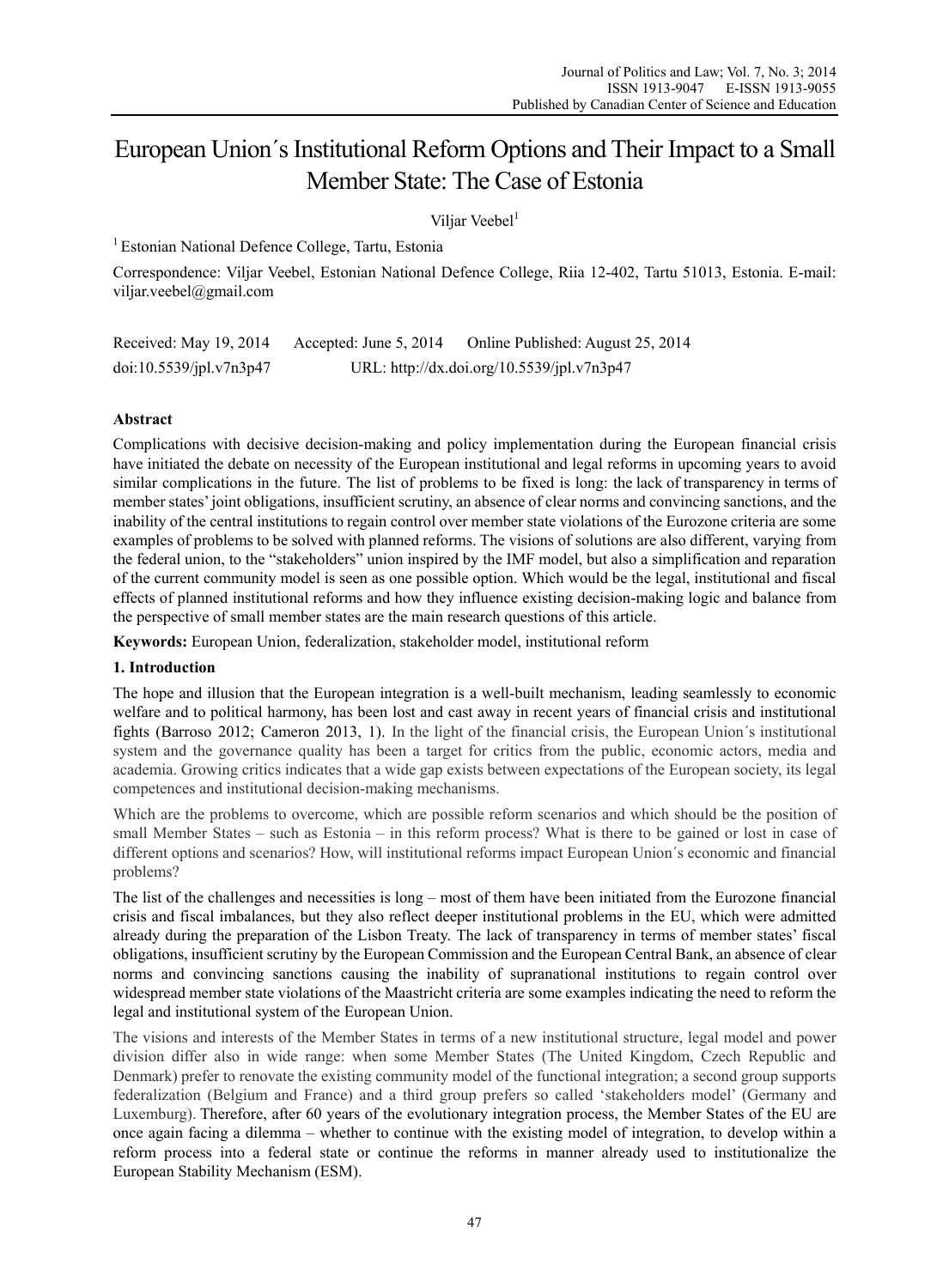Instead of idealistic debate, the options concerning institutional reform should be based on measurable results, rational argumentation, legal applicability, open debate and inclusion. Idealism, optimism and solidarity may be a part of the incentives for the European cooperation, but not necessarily the best baseline for building an institutionally stable, economically competitive and fiscally sustainable Europe in a long term. In process of debate and scenario selection, there is also no need to underestimate the critics to the federal model, functional model or stakeholders model, as they help to find potential weaknesses or bottlenecks and therefore throughout the debate improve the end-result. This means also that the national competence in assessing the developments of institutional reforms must increase among civil servants, academia, media and public.

The impact and interest representation of the small Member States is eased by the fact that their objectives are in many aspects similar to the objectives of bigger Member States and to the EU institutions: more legitimacy, more effectiveness, more democracy and transparency in political processes. The central question is how to achieve these results in acceptable way for all European social stakeholders and Member States.

The main aim of the following study is to compare three main institutional reform scenarios of the European Union in terms of the applicability and impact to small Member States. The study is based on hypothesis that a reparation and simplification of existing community model is both most achievable and beneficial for small Member States.

To answer the research question and test the hypothesis, following article will first introduce and analyze all three main reform options in terms of the theoretical expectations and empirical circumstances. All three scenarios will also be analyzed in terms of applicability and effect to small Member States´ representation. Fourth chapter will use the comparative approach to evaluate reform scenarios in terms their applicability and effects. The central variables influencing the attractiveness of previously described three institutional reform scenarios are the actual level of national representation and influence in the institutions, the level of sovereignty to be shared between Member States and institutions and amount of return gains in terms of security and welfare (Antola and Lehtimäki 2001, 7). The case of Estonia will be used in this analyze as example to illustrate the terms of debates, the choices and outcomes and possible differences between the most debated reform scenarios and to indicate the main dilemmas and questions.

### **2. The First Option for the Institutional Reform: The Stakeholder Model**

The Stakeholder model of the institutional build-up represents the business based vision for sustainable governance to prevent a fiscal irresponsibility and possible abusing of the European solidarity to cover growing national debt of some Member States both nowadays and in upcoming years.

The central principles of the stakeholders model (see Mitchell, Agle & Wood, 1997: 857) have already been used to design institutional system of the European Stability Mechanism (ESM) and the *European Financial Stability Facility* (EFSF) – the symbols of the future economic and fiscal cooperation in Europe – are economic reasoning, rationality and profitability; protection of the interests of the creditors, confidentiality, the correspondence of the Member States' representation to purchased shares and the complete voting dominance of majority over the minority according to the distribution of votes (The ESM Treaty, 2012). The corporate model that was chosen to govern the ESM and the EFSF is also used in governing the International Monetary Fund.

In contrast, the core values of today's European Union´s institutional and legal system are consolidative democracy, culture of consensus, inclusion of all main interest groups, transparency of the legislation, as equal treatment of the Member States as possible, solidarity and support to weaker Member States and societies, respect of the diversity and support of the peripheral areas at the expense of the market economy principles.

The Stakeholders model is based on the institutionalization logic and values of a profit-focused business corporation, while the existing community model of the EU on the other hand is based on solidarity and overrepresentation on smaller Member States.

As a result, in 2014, the EU finds itself in a situation, where the ESM and the EFSF – institutions created to halt the financial crisis and secure financial stability in the future – share the values of neither the present European Union nor of the debated federal Europe, although they were invoked as if to save the EU today, start building a federation and legitimized on the integration mandate given by citizens in past referenda.

The necessity of such decisive change in values and rules concerning the joint EU governance have been justified by the inability of the present EU to continue with the model of solidarity and overrepresentation of small Member States, in the case of which some indebted small Member States may, deriving from the particular voting system (the qualified majority voting) of the EU, to ask for additional funds and block the counterbalancing proposals of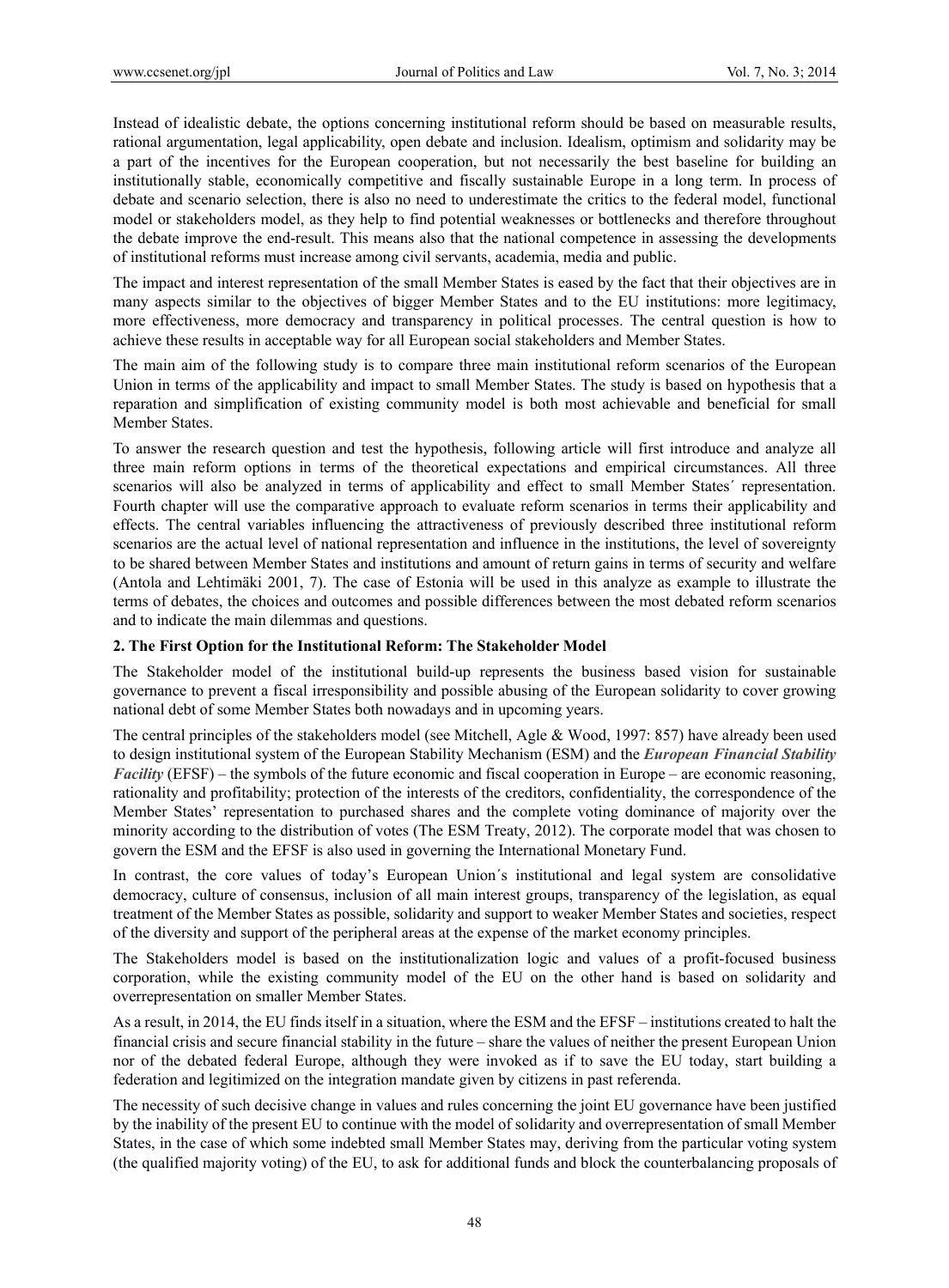'responsible Member States' to restructure the debts and to rebalance their national budgets with joint costs (Lane 2010, 59-60).

In practice the Stakeholders model in the ESM and in the EFSF works as follows: each Member State of the Eurozone is allowed to buy shares according to its Gross Domestic Production (GDP). The number of shares bought by the Member States also reflects directly on the weight of its future votes on appointing the governing bodies of the institutions, making the key decisions and re-allocate the funds. Therefore, for example, in the ESM Germany has 27%, France 20%, Italy 18%, Finland 1.8% and Estonia 0.186% of shares and votes (in EFSF 0.255%) what is even less than the proportion of Estonian population from the population of the EU (Estonia holds 0.3% of the EU population). No compensatory mechanism are used to make representation of small Member States more visible (The ESM Treaty, 2012).

How does this division of votes and representation differ from the Estonian current representation in European Commission, in European Court of Justice, in European Parliament and in Council of Ministers? Estonian representation (as stated in Lisbon Treaty) in European Commission and in Court of Justice are 3.57%, in European Parliament 0.8% and in Council of Ministers 3.57% or 1.23% depending if the qualified majority voting or the consensus voting is used. Calculated average of the Estonian representation in the EU, according to the community model voting division is 2.58% what is 13.9 times higher than the representation in ESM and 10.1 times higher than representation in the EFSF.

This difference is even more visible when considering the actual voting rules of the ESM and the EFSF by the majority voting. As stated in founding treaties of the ESM and EFSF, from the beginning of 2014, among the eighteen Member States of the Eurozone Germany, France and Italy have altogether 65% of the votes and the rest fifteen Member States will control only 35% of the votes. Decisions on additional payments, investments of funds, sharing the profit and possibly returning the paid-in capital will be taken with the same weights of votes as described before. As a result, a qualified majority of votes, needed for decision-making and levelling in 80%, may be achieved with the votes of the five biggest Member States.

In parallel, to pass a legislative act in the Council of the European Union that represents the consensus tradition in the EU, it takes at least 260 votes of 352 possible, which is approximately 74% of the votes, as well as half-plus-one of the Member States (or at least 2/3 of Member States if the legal proposal is not initiated by the European Commission) and 62% of the population behind the Member States.

It is also worth noting that in order to gain a 0.186% voting share in the ESM and 0.255% voting share in the EFSF, Estonia took the responsibility of making a payment of 148 million euros and as a shareholder to take obligations for up to 3 billion euros (roughly 2500 euros per capita), which is almost 50% from the Estonia´s central budget revenues in year 2013 (Bank of Estonia, 2013).

Even if the corporate 'stakeholder' model of the governance of the ESM and the EFSF is in German, French and Italian opinions´ one of the best ways to solve the financial crisis and conforms better to the principles of the market economy where 'the one who pays the bill can also order the music', it may be questioned, whether a 0.186% and 0.255% voting right for a possible 3 billion euro obligation was precisely how small Member State like Estonia pictured itself sharing in the solidarity of the EU and being participating as equal nation state in the European affairs (Veebel & Markus, 2013: 61).

Despite discouraging facts of a low representation, small Member States Estonia has also been one of the Member States in support of the stakeholder model (as a possible institutional reform scenario), stressing that the state functions may be carried out more successfully by using the corporate model of governance in the European level and in some aspects of fiscal and financial stabilization stakeholder model may have advantages because support of net payers, who are also the main subjects for the additional future payments for stabilization. The main supporter of stakeholders´ model in Estonia has been Minister of Finance Mr. Jürgen Ligi, stressing (Estonian Parliament, 2011) that stakeholder model is both more effective in terms of decision making and also more ethical than existing 'community model' as it gives the right of the decision to those countries who actually pay for the policy implementation. This approach has also been openly supported by former Prime Minister of Estonia Andrus Ansip (Estonian Government, 2011).

To summarize: from the three options on table for the institutional reform, the stakeholder model offers by far smallest representation for the small Member States with the small GDP like Estonia and tends to over represent larger Eurozone countries with bigger population and bigger GDP like Germany, Italy and France. Accordingly the biggest Member States of the European Union would prefer this model before federalization or renewing existing community model.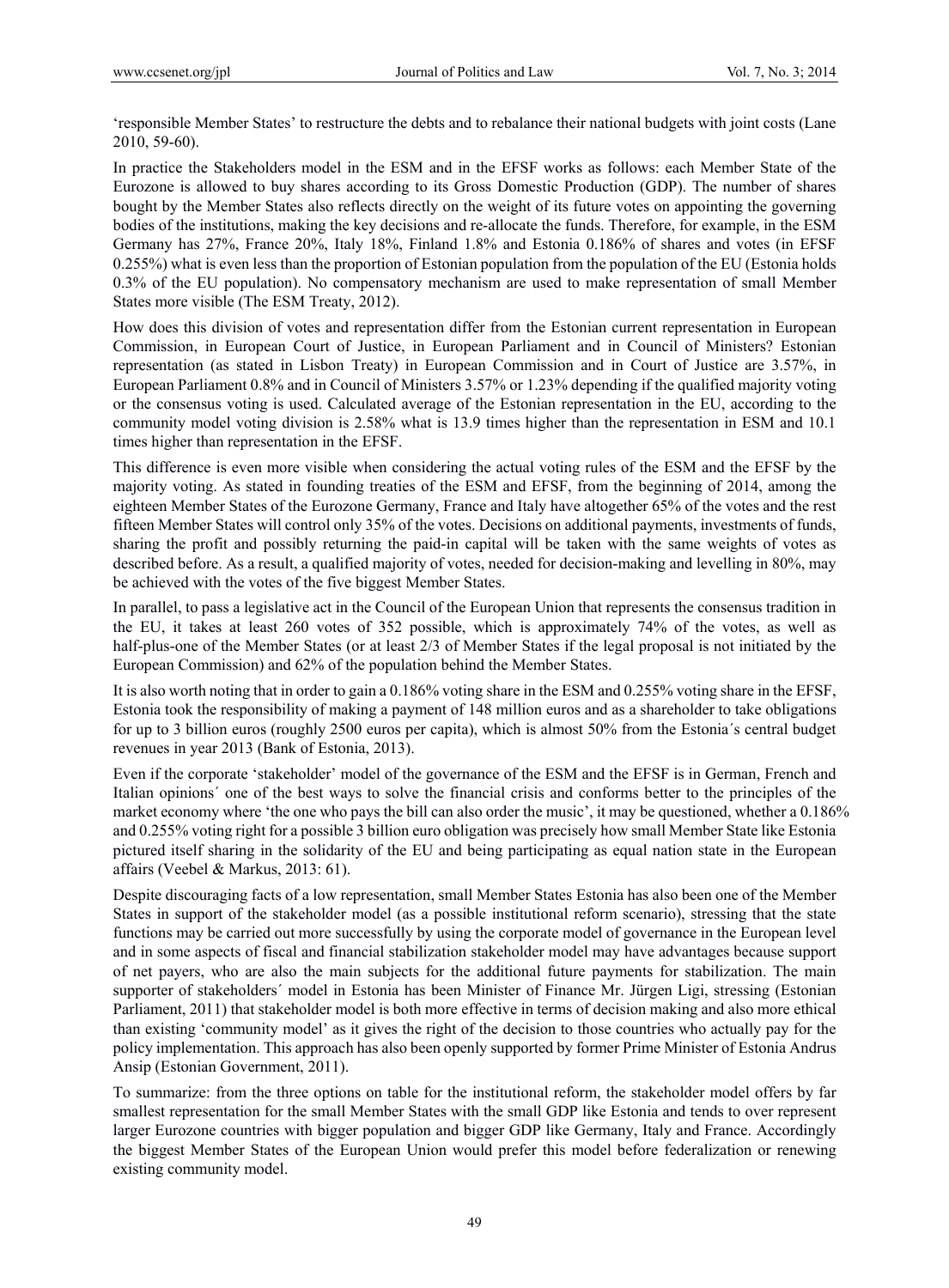#### **3. The Second Option for the Reform: The Federal Model**

During the European sovereign debt crisis, 'federalization' has been seen as one of the possible solution to avoid future financial crises and to end Member States´ growing disrespect of the Eurozone rules (Barroso, 2012; Mugge, 2011; Schmidt, 2010). On the other hand, debates on the creation of federal Europe are more than 60 years old and were started already when the European Communities were founded; were re-debated again 25 years ago, when the Maastricht Treaty was prepared, as well as at the Convention on the Future of Europe in beginning of the new Millennium when the European Constitutional Treaty was prepared, but all of them ended without any direct federal impact or 'federal trace' to official legislation procedure. None of the aforementioned Treaties state the creation of a federal union as an objective – instead the Treaties emphasise enhanced cooperation (the idea and slogan of 'ever closer union'), supranationalism and deeper integration. Most disappointing for the supporters of federalism was the case of the European Constitutional Treaty, which was initiated with Laeken declaration specially by the federal ambitions, but which did not bring any measurable federal progress when finally enforced as the Treaty of Lisbon in 2009.

Historical experience also raises a question, if federalization is at all a native or applicable part of the European integration and if the federal union would solve the main problems of the EU, why it has not yet achieved (Kregel 2011).

Therefore it may be stated that the idea and model of federalisation is not causally linked to the logic of European integration by the Treaties or even in essence. In legal terms it means, that the European citizens as electorate have not given a mandate at any referenda to the policy-makers to create a federal union and also the Member States' accession treaties to the EU have not foreseen the possibility of the union evolving to a federation.

Theoreticians of the European integration, such as Ben Rosamond (2000), Manuel Porto (2004), Joseph Weiler (1991) and Simon Hix (1999) have been sceptical towards feasibility and expediency of federalisation based on historical experience. The main hurdle for the successful federalisation so far that may also prevent it in the future is that a smooth transition from the current constellation of Member States to a full-fledged federation is inconceivable – it is not prudent, as there are several Member States that in principle oppose the federal model altogether (Veebel & Hurt, 2013).

Which additional value would federal model of Europe offer in economic and political terms? How could successful federalization be achieved in practice with existing legal bases and traditions? Will the majority of the Member States support the federalization process? Can federal model and existing integration model be peacefully and successfully be combined? Is there any specific effect of the federalization which influences the representation and participation of small Member States?

The general aim of the European federal reform would be to gain more administrative and political control over Member States´ fiscal policies, consolidate already conducted reforms in financial sector and to reach a fundamentally new qualitative level of the European Union unification process (Fischer, 2000: 1-2; Rosamond, 2000). But there is no evidence that federal reforms will help to rise EU competitiveness, bring more funds to the EU budget or increase export. Accordingly, a dominative hope among federalization supporters, that more Europeanization, cooperation and centralized scrutiny adds economic or fiscal efficiency, has not been proven scientifically (Kregel, 2011: 7).

The second central question in terms of the institutional reform is, in which way the federal Europe would differ from the current Union with its institutional logic and legal principles. In ideal model, a federal reform would bring a clear, standardized, fixed, legally binding and stable political and institutional of power between the EU institutions and the Member States with mechanisms of additional scrutiny and coercion. In practice a federal relationship ought to create situation in which problematic Member States would not be able to abuse joint resources and solidarity to solve their debt issues, by transferring the responsibility and the cost on the shoulders to other Member States. It will also be clearly stated, which competences are delegated to a federal level and which will remain in the hands of the national governments. Federalization will force the EU to achieve a stability by uniformity of all Member States despite their differences in terms economic development, their geographic location or social traditions. This will, at least in short run improve the financial health of the EU and Member States in debt, but it will be achieved with the expense of slowing down of the development of the stronger Member States. Unification of the overcapitalized gigantic Germany or miniature Luxembourg on one hand, and the deeply indebted mid-size Greece and Portugal on the other would, have to step into the same size and model of budgetary pair of trousers, which would hinder the progress of both groups. As a result the EU as a union will in future be less able to use its special economic and social differences and advantages (Alesina,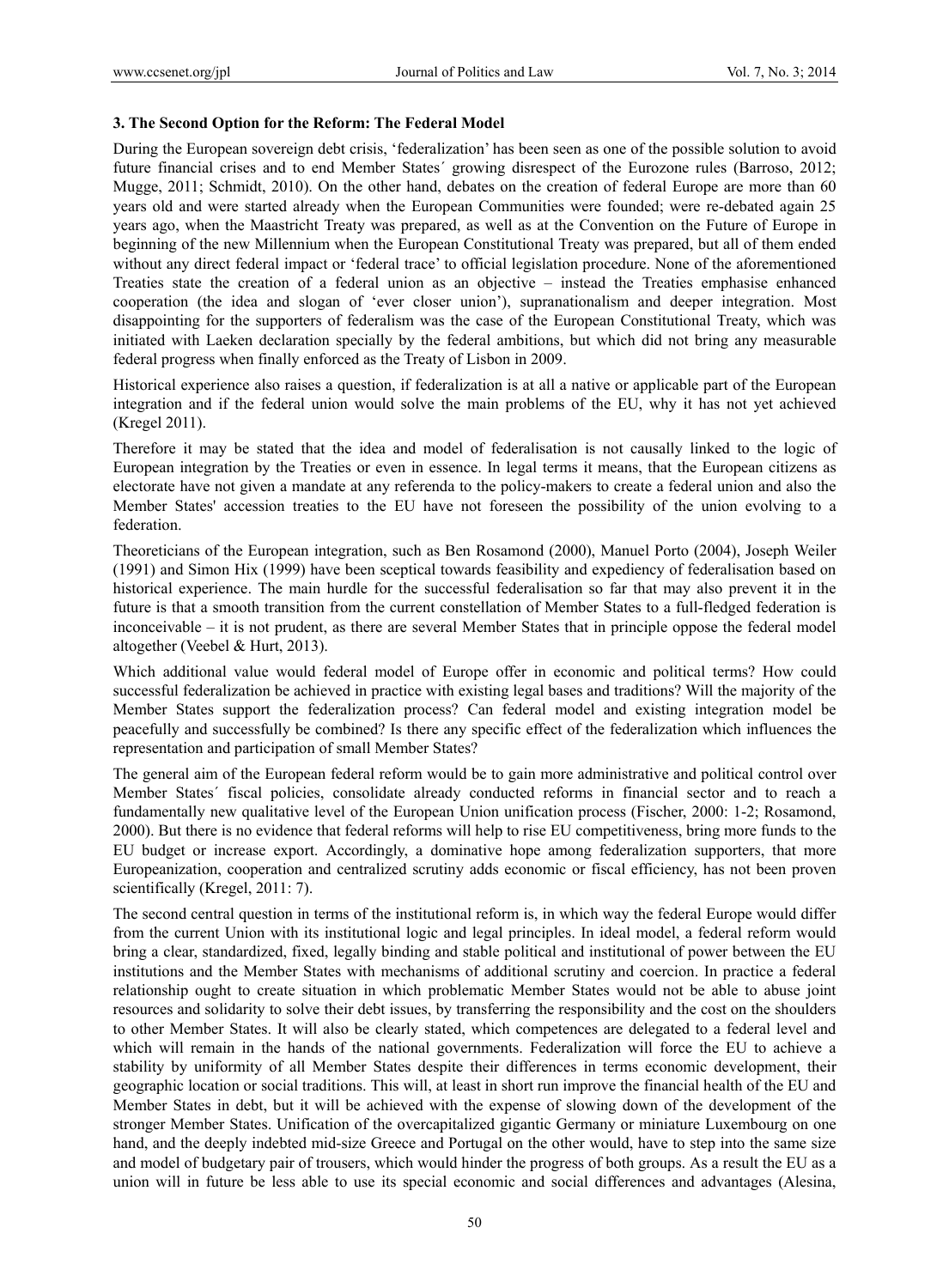Ardagna, Galasso, 2010; Kregel, 2011: 5).

One of the main disadvantages of the federal model of the EU is that in several aspects it confronts with the existing model of functional integration, also known as 'community model' (Rosamond, 2000). First, existing 'community model' allows membership in the EU also for the Member States which do not want to participate in all common policies (The United Kingdom, Sweden, Denmark and Ireland have their own interests in terms of common currency or Schengen Visa area). Second, existing model allows flexible combination of governance with the supranational and intergovernmental institutions (Weiler, 1991: 405). Third, if proposed model of the European Federation will bring to Member States less control over political agenda and less competence control, what would be their interest to support this process (Moravcsik, 1998: 35-38)? This concerns mainly the interests of big Member States, who´s representation in the federal model would probably be lower than it is in the stakeholders' model or in the existing division of votes and seats.

But the main weakness of the federal model of Europe, when to compare it with the existing 'community model', will be its fixed nature and lack of dynamics, flexibility and progress. Possible federal treaty between Member States and central supranational institutions would mean fixing the European integration process to a certain level and locking the chosen option for all parties. For example, in case of a financial crisis it would not be operatively any more possible to redistribute competences as it was done in in 2012. Accordingly, federalization would keep the part of integration concerning delegating competences to joint institutions, but it would lock it concerning the process and its dynamics.

In other words, static federalism and dynamic integration are mutually exclusive: when one offers stable peace and stagnation, then the other one offers a gradual development with periodic crises and uncertainty. Both models cannot be followed simultaneously, while opting for the federalization, it also means choosing to stop further developments of integration. Would a stable but stagnant institutional solution guarantee the development competitiveness of Europe in global arena and enhancement of common European values? Apparently not – this choice would only be rational if Member States believe that the best years of integration are behind, that this model of cooperation has exhausted itself for the time being and that in current situation the focus should be on safeguarding previous achievements (Veebel & Hurt, 2013: 2-3). Unfortunately, the aforementioned problematic aspects find rarely their way to the statements and articles of top-politicians. Federalisation is presented as an added value, which would preserve the strong-points of neo-functionalist model of integration (mostly its ability to evolve and its flexibility), but it would be topped-up clearer distribution of competences and scrutiny to prevent possible violations.

Which type of federation would be preferable for a peripheral small Member State of the EU, and which exceptions or advantages these states (From Estonia to Slovenia) would like to have in order to secure reasonable representation of their interests in the long-term perspective? The role, representation and possibilities of participation would be quite different for the small Member States in the case of different types of the federation. Therefore it is important to debate one's preferences and vital interests beforehand, agree upon a certain set of solutions and then firmly defend them. If in the interest of smaller Member States is an open and dynamic type of federation, then the existence of the different sentiments in the European Union should be acknowledged as well. There is also a number of Member States (Germany, Austria also France in some aspects) that would prefer more static type of the federation with more strict legal regulation that would grant a more straightforward legal relationship and more effective scrutiny (Raig, 2013: 12).

The federation vision has the most support within the political elites of the six founding members (Belgium, France, Germany, Italy, Luxembourg, the Netherlands) of the EU. Germany and Belgium stand out of the six for having broad experiences with the federal model of governance. Therefore it's only natural that the best known top-politicians, who have openly advocated for a federation – in the early years of the EC Altiero Spinelli, René Pleven and Paul-Henri Spaak, in 2000 Joschka Fischer and now Guy Verhofstadt, Daniel Cohn-Bendit and Herman Van Rompuy – all come from six founding Member States of the EU

The idea of the European federalization has many supporters also among the Estonian political elite (Ilves, 2013: 1), because it is seen as an alternative to a possible multi-speed of Europe model, in which the Baltic States would classify as a periphery with all the security concerns and the decline of the economic advantages. It is also believed, that small and peripheral states are better able to defend their interests in a federal union (Rumm, 2013: 2). Based on those arguments the EU policy of the Estonian government has been supportive of the federalization of the EU (Government of Estonia, 2011).

In Estonia federalization is seen as possible best alternative to counter-balance the big member states´ dominance in terms of Council voting and their financial impact in the European Stability Mechanism. In legal terms,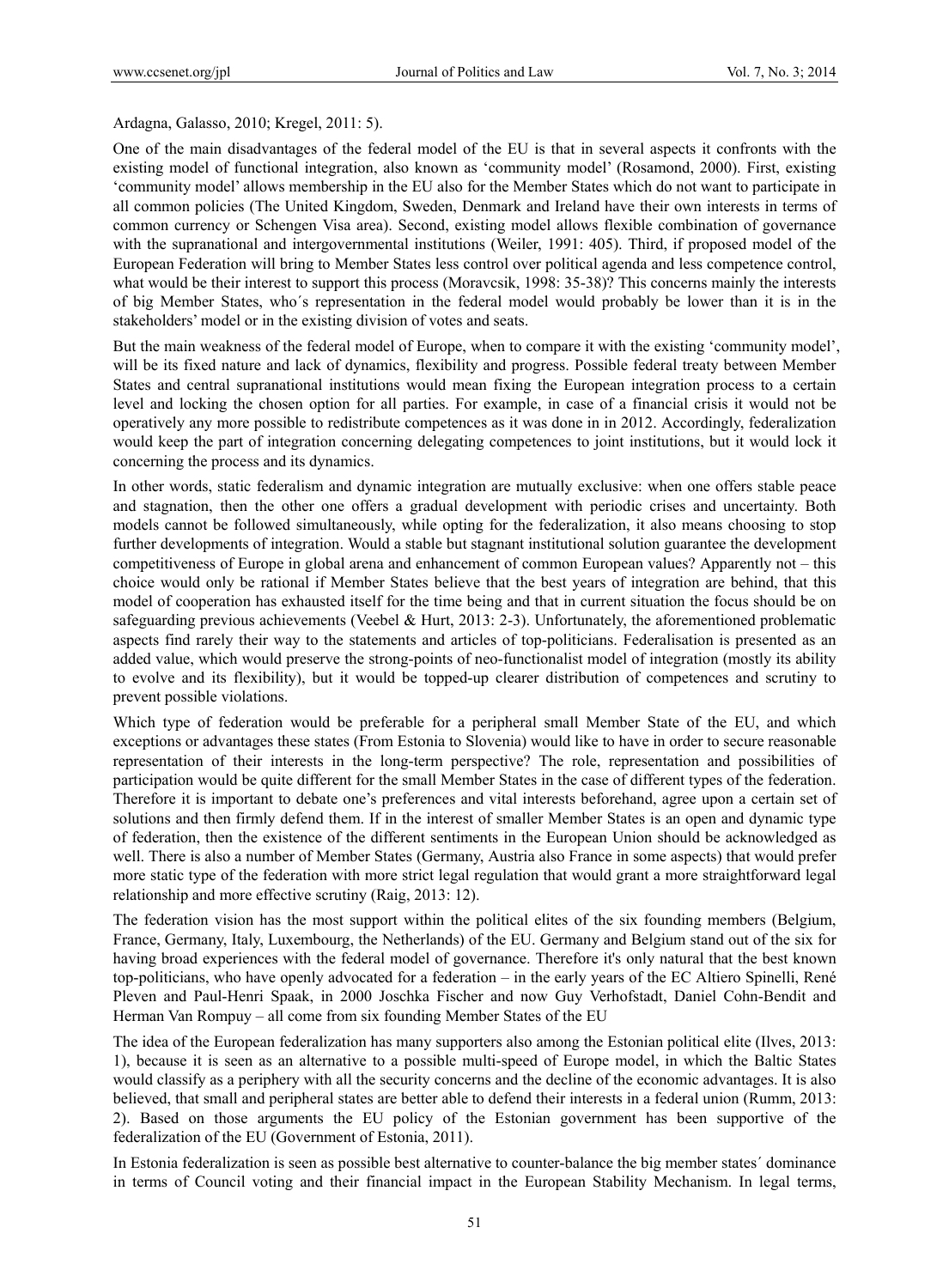federalization demands additional mandate from the citizens at a referendum, to ensure the long-term legitimacy of the regard to the EU. A referendum would also initiate wider and more active public debate on the European institutional reform (Raig, 2013: 15).

For small states, federal model offers both possible threats and advantages, when compared to other possible reform scenarios. The threats are connected to effects of the centralization and unification, which reduce small states´ abilities to use their specific economic advantages. Additionally federal legislation tends to reflect less peripheral problems of small states than the needs of big states in core Europe. The advantages are related to guaranteed levels of representation, participation and inclusion in, which at least in some institutions overweight the actual size of small Member States. Federalism sets also some limits to legal, administrative and cultural "melting" of the smallest states, as once again their special competences and representations are safeguarded.

When calculating possible federalization in European level Germany and Belgium stand out of the six founding members for having broad experiences with federal model of governance. From small states´ top politicians, both José Manuel Barroso from Portugal and Hermann van Rompuy from Belgium have openly supported ongoing European federalization (Barroso, 2012: 1-3).

But there is also need to remember that next to six founding members of the EU which support the federation idea, it founds sceptical reception in the United Kingdom, Finland, Sweden, Austria, Denmark, Poland, the Czech Republic and some other Member States. When the critical attitude towards federalization has in most countries had passive form, then the politicians of the United Kingdom have been the source of active and vocal criticism, which reverberates in the speeches of the Prime Minister David Cameron and the leader of the UK Independence Party Nigel Farage. Other known critics of federalization like Timo Soini from Finland and Vaclav Klaus from Czech Republic come from the small Member States.

As long as we see those countries, somewhat sceptical to a federation, as our companions in the EU, the birth of a European Federation is delayed, since changing the founding treaties must be supported consensually by all Member States as well as the European Parliament. There is the choice, whether to go on as a loosely bound confederative union or to create a federation, but with significantly fewer members that in turn have more common interests (Zielonka, 2006: 35). Another quite feasible solution would be to start a process of sneaking federalization within the framework of current treaties, but it could lack legitimacy in the eyes of the European citizens.

## **4. The Third Option for the Reform: A Reparation and Simplification of the Community Model**

Aside to more radical reform plans towards federalization or 'stakeholder model', one option for the institutional reform is also reparation and simplification of the existing community model of functional integration. Which are the disadvantages or misuse of previously successful and traditional integration model and can these be repaired?

The evolutional logic of the European Union´s institutional development has been based on ideas of constant widening and deepening of its competences to new fields and Member States. The progress of institutional integration has been symbolized by increasing institutional bodies, growing budgets, numerous new standards, increasing re-distribution (6-7% growth annually), subsidies and growing regulation of the markets. Joint activities and regulation have been seen as something that creates additional value a priori and needs no additional justification, whether it is in the form of the Common Agricultural Policy, the Eurozone or the Schengen Area (Porto, 2004).

As a logical result, in the times of problems the first solution is seen as additional regulation, institutional inclusion, standardization and evolutional growth of financing. Progress is defined and measured in the perspective of gradual increasing the scope of common objectives, competences and procedures both in the political and economic aspect. For example, when banking and bond markets were not acting according to expectations in 2013, new regulations, standards and supranational bodies were seen as logical solution for most of member states and institutions.

Similar logic applies also in defining of union wide problems, which are often blamed on national peculiarities (Greek budget deficit, Spanish unemployment or Italian productivity) and on insufficient legal standardization, which ought to be altered or eliminated by the joint measures ('The Fiscal Compact' for example) (Schmidt, 2010; 2003-204).

Solutions to reduce overregulation and centralization have been searched also during previous decades: to safeguard national needs and interests in the European level the principle of subsidiarity was upheld in 1980s, according to which the European Union institutions first needs to prove and explain, why and how additional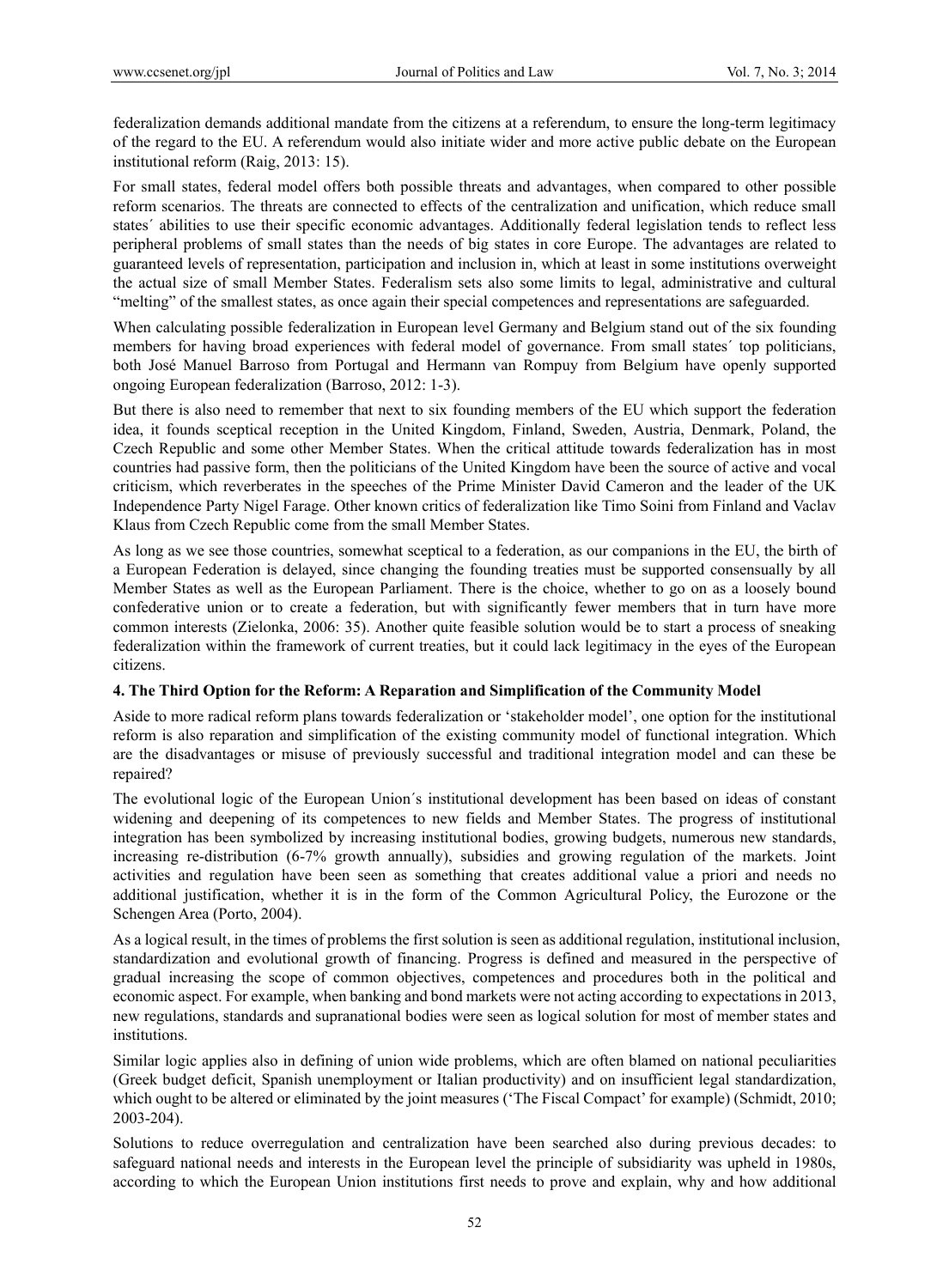legislation or initiative creates an added value compared to already existing national legislation. With the principle of proportionality, it was additionally stated, that joint legislation of European Union can only go as far as directly needed for actual policy goals.

Thirty years later in 2014, the situation is seen quite opposite, if there happens to be a Member State not willing to go along with some new integration initiatives during legislative process, its representative may receive a rather stern look, and question from presidency or Commission representative: "Doesn't your country wish to contribute growingly to the integration, progress and well-being of Europe?" Rejection of new legislation can only be accepted in case, when member state representative can provide proof of negative impact of new legislation to its own country and wider interests of union.

Described practical approach is based on the initial logic of the integration from founding years in 1950´s, according to which common institutions, regulations, resources, values and objectives will lead the parties to further increased and beneficial cooperation (Haas, 1964; Mitrany, 1975). But, in the same time, when we are looking at the latest successful institutional reforms (The Lisbon Treaty or the creation of the ESM and the EFSF) and the impact of growing competences of the supranational institutions, we are also witnessing growing economic, political and social problems in the EU. How is it possible that ever increasing joint activities, growing competences, co-operation and integration have resulted in a 5-year economic recession, stagnation and an increase in political confrontations of member states? Could this lead to a conclusion that the European model of the institutional growth and supranational integration has exhausted itself?

Before the upcoming institutional reforms it is worth asking, whether it was the complex institutional system, financial subsidies, sharing of responsibilities in supranational bodies and 2000 new regulations and directives every year that built the welfare and stability in Europe. Or was it joint and simple system internal market to serve member states joint and overlapping regional interests in field of economy and security? Originally, the idea of internal market and customs union was not carried by rampantly escalating regulation and quieting the market signals, but quite the opposite: easier and unobstructed access to the markets of other Member States, which created more open competition, economic growth and security (Mugge, 2011: 187).

Joint activities, growing regulations and re-distribution have also a negative long-term impact that has not been reflected much in public debates, although there are some convincing examples. First, the unemployment rate in the Eurozone is higher than in the Member States outside the single currency area. The accumulation of the debts of the countries using the euro (Greece, Portugal, Ireland, Spain and Italy) has on the other hand taken place within the conditions of the single currency that have been lacking individual responsibility. Third, it is precisely the rules of the single currency and the Eurozone that have led to the drastic decrease in the productivity of the countries struggling now in debt, that they are facing payment difficulties and that their labor markets have not been able to adjust. A similar trend may be observed in the Common Agricultural Policy when seemingly more effective subsidies deepen the reduction in productivity and loss of competitiveness year-by-year.

What should the EU do in a situation, where its successful policies, growing legislation and rules are the cause of its long-term problems? Should it decrease or increase regulation, scrutiny and standardization?

This dilemma was a subject for debate already 10 years ago, when the Treaty establishing a Constitution for Europe (2009 ratified as Lisbon Treaty) was being forged. The answer that came up would be very appropriate even today, although very little effort has been made ever since to apply it. It was agreed that upgrading and updating of joint legislation and delegating responsibilities to the EU cannot stop, but in parallel a process of active deregulation and returning competences to Member States should take place, which would allow them to use their distinctive competitive advantages better. As a bonus, it would allow to retain and increase the individual responsibility of the Member States. In practice it would require a permanent working group consisting of representatives of the Member States that would select areas and issues that either need regulating on supranational level or that any joint regulation would bring adverse results.

In case-study of the small Member State Estonia, the governmental position concerning competences, redistribution and regulation levels has been changing during the ten years of its EU membership. In first years of membership Estonia supported stronger following subsidiarity, deregulation, and market liberalization and reduce of subsidies (Government of Estonia, 2004). Also intergovernmental model with dominance of nation state policy initiative was seen more meeting Estonian interests and values. Political line concerning regulation and competences started to change in 2008 (Government of Estonia, 2007). Growing regulation and integration was seen positive and providing social security, while market relations were seen failing our expectations and needing additional regulations. Principles of market economy and own responsibilities were seen obsolete and were replaced by ideas solidarity and growing competences of joint institutions. Governmental representatives also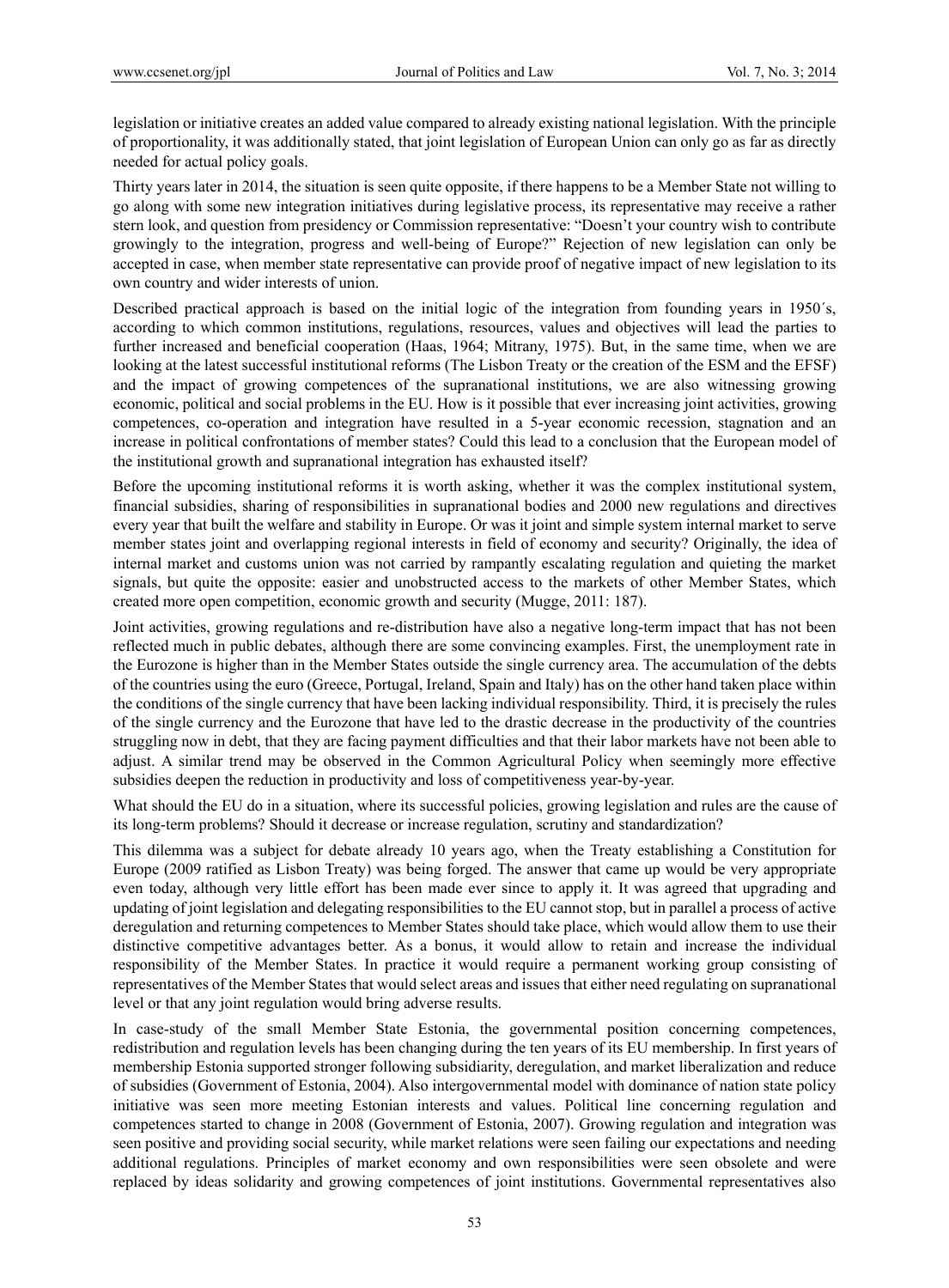stated, that community model offers best possible representation for small state like Estonia.

To sum up, the European integration process has been by no doubt successful fulfilling the two main objectives that were pronounced with its creation – to grant peace and prosperity to its citizens. Therefore, before rushing into fundamental institutional reforms towards federalization or stakeholders' model it would be worth a while to modify the existing European Union in a way that it would conform to its original ideas that promote freedom, take advantage of its diversity and invigorate its economy. The main supporters of existing integration model are small Member State wishing to keep their overrepresentation and Member States which do not support fast additional integration. Main opponents of this model are big Member States wishing to increase their voting power and Member States wishing to deepen the integrity level of the Union.

## **5. Debate: Central Variables and Arguments When Choosing the Future Scenario from a Small Member State Perspective**

The central variables influencing the attractiveness of previously described three institutional reform scenarios are the actual level of national representation and influence in institutions, the level of sovereignty to be shared and amount of return gains in terms of security and welfare.

The question, how much additional sovereignty needs to be delegated during the institutional reform, has been actively debated before the ratification of the European Constitutional Treaty and Lisbon Treaty in Estonian Parliament, but found no public attention during the debates over ESM, EFSF and European federalization. For small Member State Estonia the general position of government during the ratification of the Lisbon Treaty was, that more integration means more economic support and more security, while in terms of independence and sovereignty Estonia already shares these in maximum level with the NATO and the EU. Both, development towards federal model and deepening community model were seen in this aspect useful for as these would protect against the growing influence of bigger Member States.

The next variable 'actual representation in institutions' does not only mean the number of votes or seats – for smalls states like Baltic States and many other new Member States in Central and Eastern Europe, it is often more depending on amount of qualified administrative professionals, who can act professionally and decisively on these seats and with these votes. The importance and limits of human capital are for small states especially visible in periods of their Council Presidency, when both additional experts and leadership capabilities are needed. During the 9 years of Estonian membership in the EU, not the public, media or academia have debated or questioned that Estonian national representation in the EU institutions might be too small. But there have been debates, how to find sufficiently experienced and prepared candidates for high-ranking EU related positions in structures of national ministries, European Commission and Council of Ministers.

Throughout the previous institutional reforms and renewals of the treaties, the positive discrimination towards the small Member States has always been central principle to compensate their actual size. That has been one of the main principles of the European Union as it was created – to work together in consensus if possible, while taking into account the diversity of the EU. Also the possible dynamics concerning the democracy in the EU institutions has found little ground for debates as in the EU institutions Estonia enjoys overrepresentation and micro representation in the ESM and in the EFSF is not widely known. What has been communicated more often is the need to avoid creation of multi-speed Europe or at least to ensure that in case of its creation Estonia will receive the representation of core members. There is no certainty, however, that it will remain the same way in upcoming years as some bigger Member States feel that they are underrepresented in terms of their GDP and population.

Next variable, the question of gains, has been of the center of legitimization debates in Estonia since the beginning of Eurozone crisis in 2008, when debating additional sovereignty sharing, decreasing representation or growing joint rules. Estonian government ministers (Ligi, 2011) and President Ilves (Ilves, 2012) have during the membership years been in consensus, that the gains in terms of security and financial support are so remarkable, that in generally Estonia is not only satisfied with current vote distribution, but would be ready to accept every of previously debated three scenarios, including possible additional payments and reduced representation only to keep our membership. Among the government and president, the arguments about preferences have been slightly different. President Ilves prefers as much as federal solution if possible preferably following the American federal experience, with as strong economic and security connections (Ilves & Raidla, 2013). But he has also agreed with existing reforms towards stakeholders model, by saying that despite new conditions Estonia receives more subsidies from the EU than pays to common budget and therefore should not compline. Former Prime Minister Andrus Ansip and Minister of Finance Jürgen Ligi see the European role in Estonian economy increasing, growingly important and in many aspects irreplaceable. Accordingly during the debates over the ESM and the EFSF, they have stressed that central aim during fiscal reforms is to keep Eurozone stability and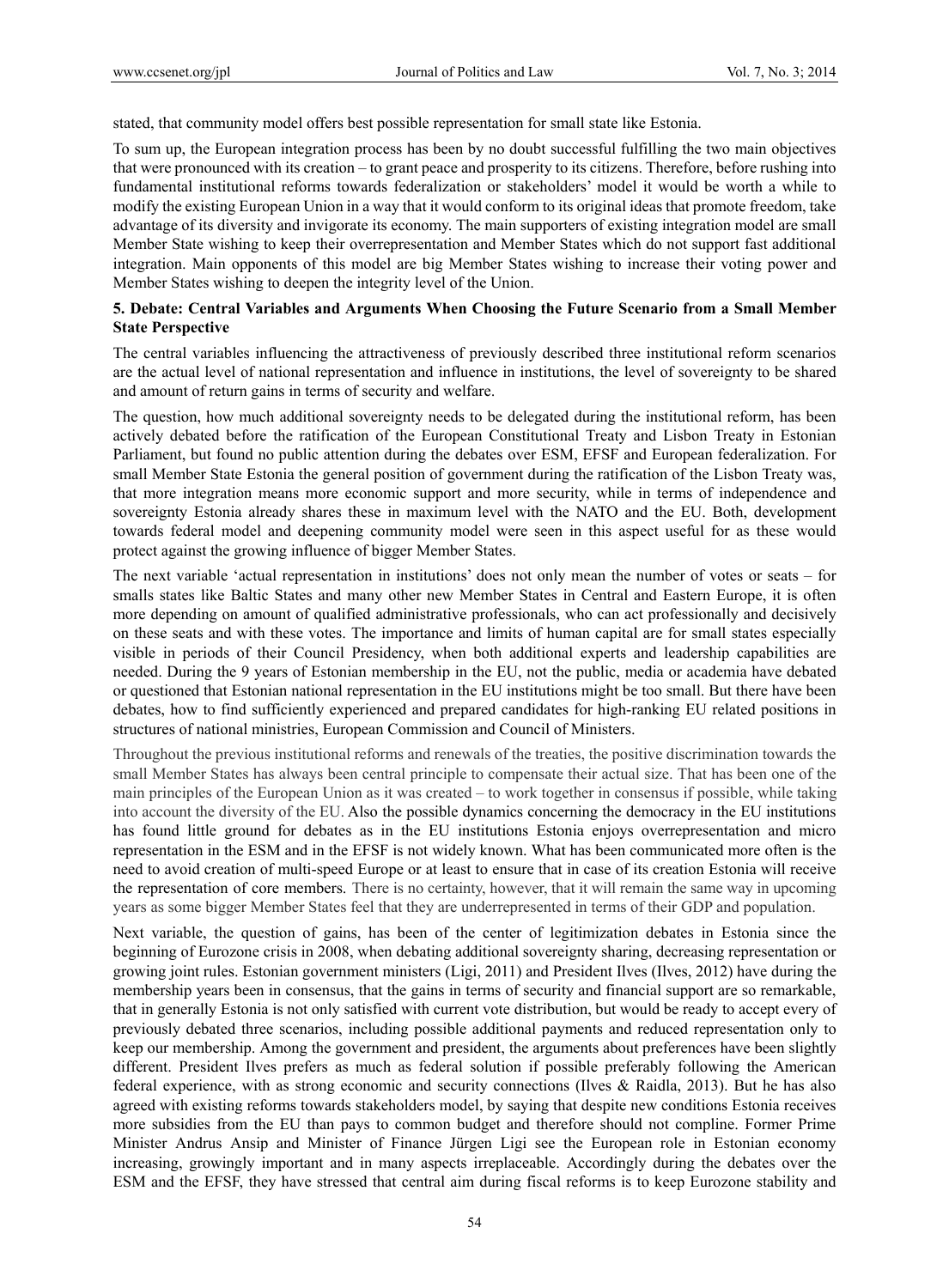joint solidarity with any cost, as these provide best possible economic conditions for Estonia in longer perspective. Their opinion is also supported by fact that European subsidies and investments reached to 22% from Estonian budget in 2013.

To summarize, both in terms of measurable quantitative aspects (votes and seats to be received in institutions and additional resources to be allocated) and qualitative aspects (level of sovereignty to be additionally delegated and actual ability to impact the political decision making), the most rational choice for small Member States is to continue with improving of existing community model instead of opting for federal model or stakeholders model.

Continuing improvement of existing community model is also most rational in terms of applicability, as both the federal model and stakeholders model need consensual support from Member States to replace the existing model, but have opponents among anti-federal Member States and small Member States, which do not wish to lose their existing overrepresentation in supranational institutions.

#### **6. Conclusions**

The European Union´s battles with the financial crisis and the subsequent reforms in years 2011-2013 have been following a rather unexpected logic. First, there has been an ongoing heated debate on the possible federal future of Europe with much discussion on ideals and common values, but which has led to no practical results. Secondly, improving the present community model of integration has been quite decisively rejected both in economic and political sense, while the politicians, who have requested such debate (for example David Cameron with "Speech on The Future of Europe, 2013) have been seen as opponents of progressive integration group. Third, by using the stakeholders´ model, new financially powerful institutions, the European Stability Mechanism and the European Financial Stability Facility have been created. Wider democratic participation of the public was found unnecessary even when created financial funds are several times larger than the EU budget and are governed in a substantially different manner from the legitimate logic of the EU.

The economic and financial crisis has revealed that in a club of 28 Member States it is more difficult to come to any agreement that can satisfy all the parties. The EU has been a target of criticism for both taking too long to respond adequately for recent economic setbacks as well as for trying to bypass the conventional time-consuming decision-making procedures.

Small Member States have in these developments their own possible advantages, losses and preferences. Based on previous historical experience of institutional reforms, will be intricate and face many challenges. If we wish that this effort will end with new Treaty and be also in interest of small states, then more active and targeted participation impact analysis is needed. From the position of the small member states it is central to map our objectives with regard to the European Union institutional reform and then by the proactive actions to steer the reform process instead of adjusting our behavior to the positions of the other Member States by reacting to ongoing processes and passed opportunities.

Institutional reform can and will also consist a number of risks that need to be taken into account – setbacks to reforms may bring about a greater crisis of confidence between supranational institutions, the member states and their citizens and ultimately result in the loss of credibility of the EU on international arena.

Current research indicated, that while institutional alternatives are debated and even partially tested the existing community model seems most rational both in terms of applicability and from the perspective of small Member States. As a logical result, new reform treaty is not to be expected in upcoming years.

#### **References**

- Antola, E., & Lehtimäki, M. (2001). *Small States in the EU*, Working Papers Jean Monnet Centre University of Turku, no 10.
- Bank of Estonia. (2013). *Estonia's Economy in 2013*. Retrieved from http://statistika.eestipank.ee/?lng=en#listMenu/1017/treeMenu/MAJANDUSKOOND
- Barroso, J. M. (2012). *Address Plenary Session of the European Parliament*. Strasbourg. Retrieved September 12, 2012, from http://europa.eu/rapid/press-release\_SPEECH-12-596\_en.htm
- Cameron, D. (2013). *European Speech*. Guardian. Retrieved from http://www.guardian.co.uk/politics/2013/jan/23/david-cameron-eu-speech-referendum
- Estonian Parliament. (2011). *Session Stenogramm.* Retrieved from http://www.riigikogu.ee/?op=steno& stcommand=stenogramm&date=1317107100&pkpkaupa=1&paevakord=8895